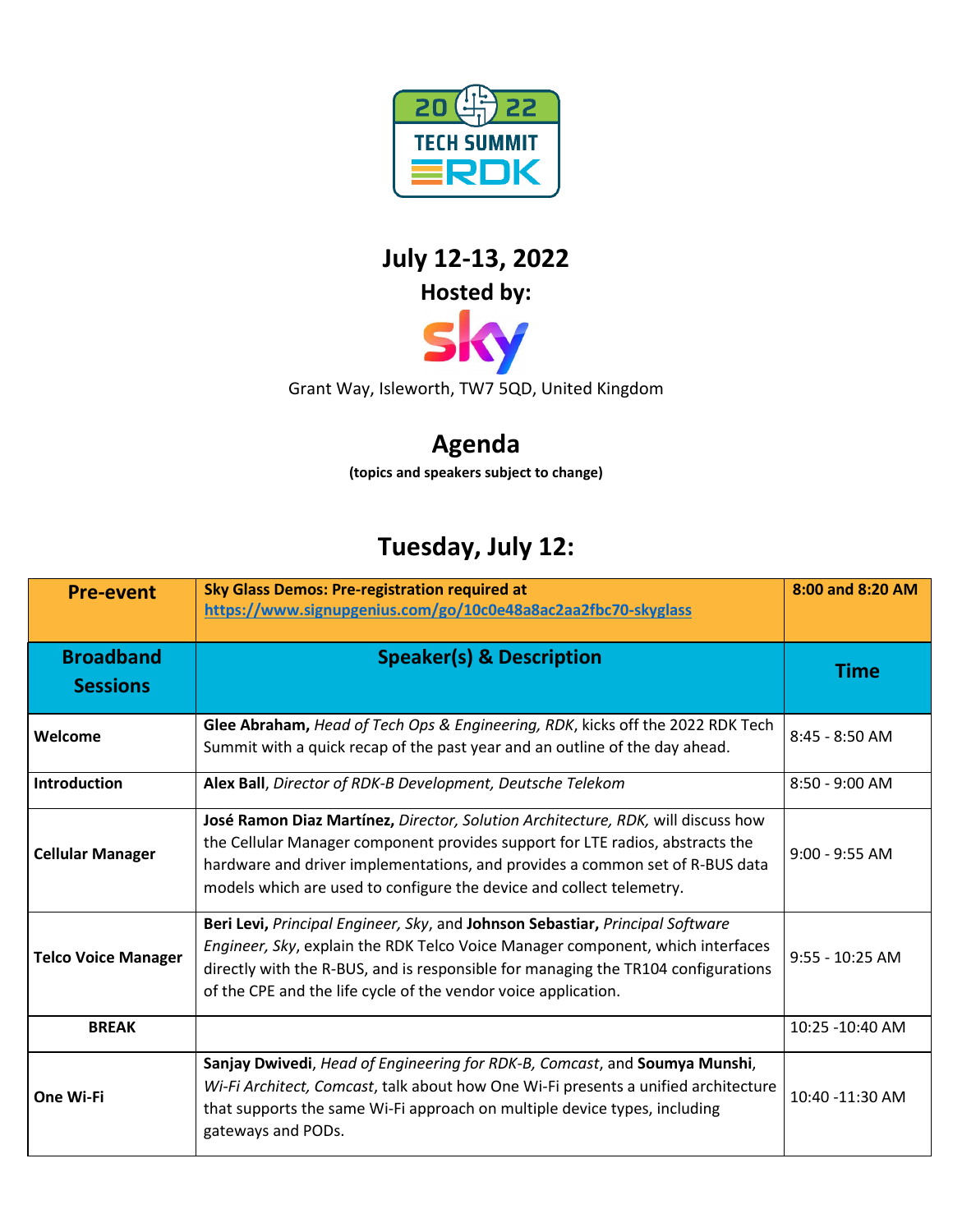| <b>Broadband</b><br><b>Sessions</b>     | <b>Speaker(s) &amp; Description</b>                                                                                                                                                                                                                                                                   | <b>Time</b>                                            |
|-----------------------------------------|-------------------------------------------------------------------------------------------------------------------------------------------------------------------------------------------------------------------------------------------------------------------------------------------------------|--------------------------------------------------------|
| <b>Wi-Fi Motion</b><br><b>Detection</b> | William Suriaputra, Director of Platform Engineering, Cognitive Systems Corp.,<br>gives an update on Wi-Fi motion detection, and how the relevant data is collected<br>and distributed to 3rd party motion detection code.                                                                            | 11:30 - 12:00 PM                                       |
| <b>LUNCH</b>                            | Additional Sky Glass Demos: Pre-registration required at<br>https://www.signupgenius.com/go/10c0e48a8ac2aa2fbc70-skyglass                                                                                                                                                                             | 12:00 -1:00 PM<br>(Demos at 12:00,<br>12:20 and 12:40) |
| <b>WAN Manager</b>                      | Kartiksinh Gohil, Architect, Sky, Augusto Mainardi, Software Engineer, Sky, and<br>Sanchar Banerjee, Software Architect, Deutsche Telekom, discuss the recent and<br>planned WAN Manager enhancements to support Backup WANs.                                                                         | 1:00 - 1:45 PM                                         |
| <b>DAC on Broadband</b>                 | David Chapman, Solution Architect, Consult Red                                                                                                                                                                                                                                                        | 1:45 - 2:15 PM                                         |
| <b>Inter-Device Manager</b>             | Kartiksinh Gohil explains this new component, Inter-Device Manager, used to<br>discover other RDK devices and securely communicate between these devices on<br>the LAN.                                                                                                                               | $2:15 - 3:00$ PM                                       |
| <b>BREAK</b>                            |                                                                                                                                                                                                                                                                                                       | 3:00 - 3:15 PM                                         |
| <b>Ethernet Agent</b><br>Remodeling     | Kartiksinh Gohil, Augusto Mainardi, and Nili Yohay, Principal System Software<br>Architect, Maxlinear, explain the plan to standardize an interface naming<br>convention, and to improve HAL to accelerate multiple Ethernet WAN interfaces<br>and poll statuses.                                     | $3:15 - 3:45$ PM                                       |
| <b>Advanced RBUS</b>                    | Charles Moreman, Fellow - Software Architecture, Comcast, and Malcolm<br>Johnston, Architect, Sky, describe and give examples of the advanced APIs to<br>subscribe to events, publish events and provide RPC over RBUS. They will also<br>cover the planned migration from sysEvent to rbus eventing. | $3:45 - 4:25$ PM                                       |
| <b>G-Test</b>                           | Dominic D'Souza, Principal Engineer, Comcast, discusses the integration of the<br>G-Test Framework with RDK.                                                                                                                                                                                          | 4:25 - 4:55 PM                                         |

| Reception | <b>Cocktail Reception, Attendees from both Tuesday and Wednesday are welcome</b> | $5:00 - 7:00 \text{ PM}$ |
|-----------|----------------------------------------------------------------------------------|--------------------------|
|           | to join us for drinks and networking in The Dining Room at Sky Central.          |                          |

## **Wednesday, July 13:**

| <b>Pre-event</b>      | <b>Sky Glass Demos: Pre-registration required at</b><br>https://www.signupgenius.com/go/10c0e48a8ac2aa2fbc70-skyglass | 8:00 and 8:20 AM |
|-----------------------|-----------------------------------------------------------------------------------------------------------------------|------------------|
| <b>Video Sessions</b> | <b>Speaker (s) &amp; Description</b>                                                                                  | <b>Time</b>      |
| Welcome               | Glee Abraham, Head of Tech Ops & Engineering, RDK, recaps the past year for<br>RDK-Video, and outlines the day ahead. | $8:45 - 8:50$ AM |
| <b>Introduction</b>   | Simon Hatcher, Director of Device Software, Sky                                                                       | $8:50 - 9:00$ AM |